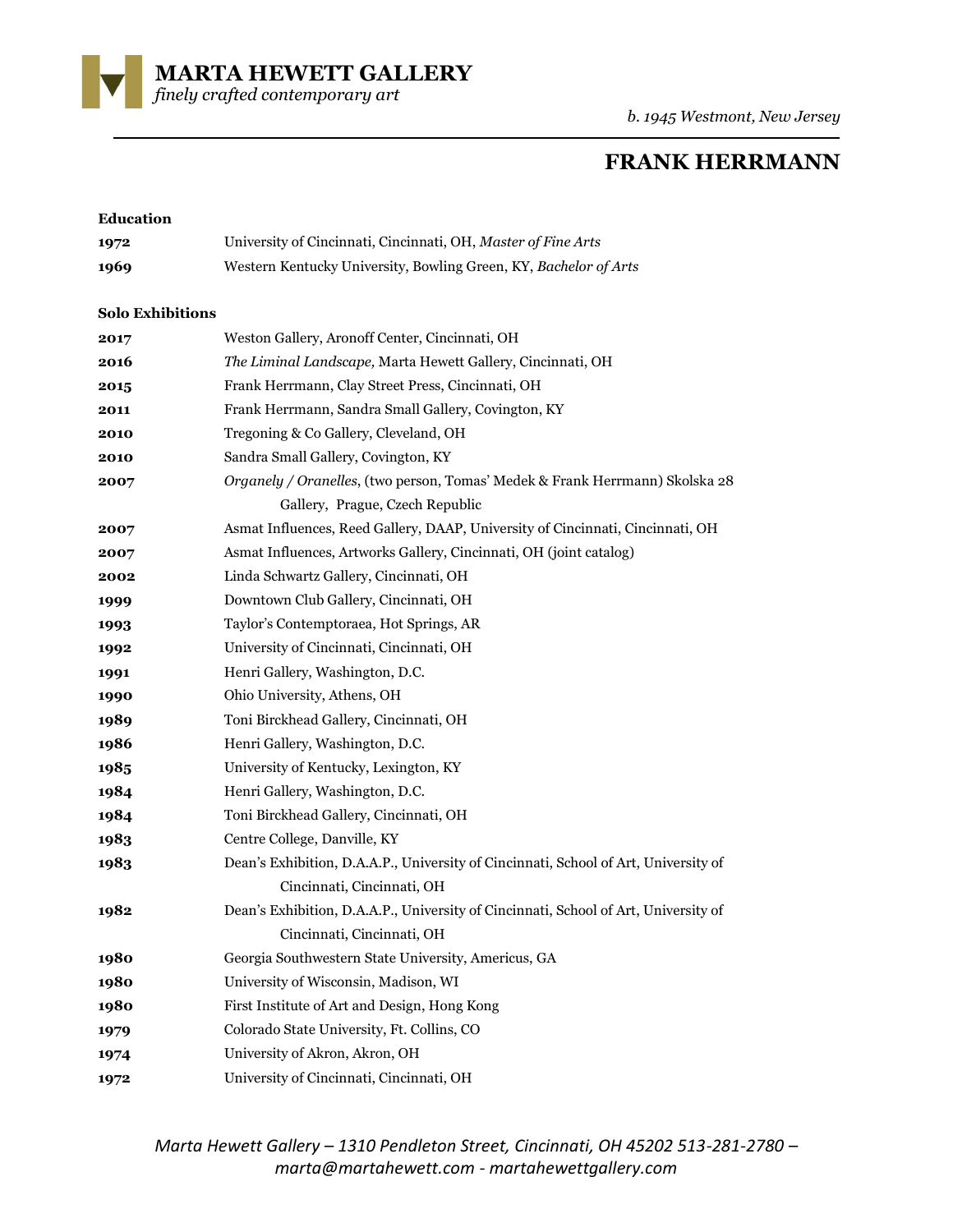| 1971 | University of Cincinnati, Cincinnati, OH       |
|------|------------------------------------------------|
| 1968 | Western Kentucky University, Bowling Green, KY |

### **Select Exhibitions**

| 2016    | Formal Function: Strategies of Abstraction, Carnegie Arts Center, Covington, KY |
|---------|---------------------------------------------------------------------------------|
| 2015    | Flashback to Now: OAC Support for Individual Artist, Rife Gallery, Columbus, OH |
|         | Laws of Nature/ Dreams of Man, Marta Hewett Gallery, Cincinnati, OH             |
| 2014    | Motif, Mantra and Mystery, Marta Hewett Gallery, Cincinnati, OH                 |
| 2009    | Tregoning & Co Gallery, Cleveland, OH                                           |
| 2009    | Primordial, American University, Dubai (three person invitational)              |
| 2009    | Perspectives in Abstraction, Northern Kentucky University, Highland Heights, KY |
| 2009    | Frank Herrmann & Zachary Herrmann, Closson's Gallery, Cincinnati, OH            |
| 2008    | Ohio Online Visual Juried Art Exhibition, Columbus, OH                          |
| 2007-08 | Secret Artworks Top 100, Artworks Gallery, Cincinnati, OH (catalog)             |
| 2007    | Exposed: Top Secret Artists of 2006, Artworks Gallery, Cincinnati, OH (catalog) |
| 2005    | Do da Vinci, Ideas Into Objects, Weston Gallery, Cincinnati, OH                 |
| 2005    | Magnitude SEVEN, Manifest Gallery, Cincinnati, OH (catalog)                     |
| 2004    | In I Thrall, Painting Invitational, University of Dayton, Dayton, OH            |
| 2002    | Small Works Ill Red, Linda Schwartz Gallery, Cincinnati, OH                     |
| 2002    | Weber State University Gallery, Ogden, UT (international invitational)          |
| 2002    | Saitama Modern Art Museum, Saitama, Japan (international invitational)          |
| 2001    | Small Works, Ruschman Gallery, Indianapolis, IN                                 |
| 2001    | Open Studios, Castle Cimelice, Cimelice, Czech Republic                         |
| 2001    | Small Works II, Linda Schwartz Gallery, Cincinnati, OH                          |
| 2000    | School of Art Exhibition, University of Cincinnati, Cincinnati, OH              |
| 2000    | Small Works, Linda Schwartz Gallery, Cincinnati, OH                             |
| 2000    | Works on Paper, Closson's Art Gallery, Cincinnati, OH                           |
| 2000    | University Club, Cincinnati, OH                                                 |
| 1999    | Tarrence Corbin, Frank Herrmann, Divergent Abstraction, Weston Gallery, Aronoff |
|         | Center, Cincinnati, OH                                                          |
| 1998    | Tarrence Corbin, Frank Herrmann, Divergent Abstraction, Weston Gallery, Aronoff |
|         | Center, Cincinnati, OH                                                          |
| 1998    | Abstract, Closson's Art Gallery, Cincinnati, OH                                 |
| 1998    | D.A.A.P. Exhibition, University of Cincinnati, Cincinnati, OH                   |
| 1998    | Gallery Artists, Ruschman Gallery, Indianapolis, IN                             |
| 1997    | School of Art Faculty Exhibition, University of Cincinnati, Cincinnati, OH      |
| 1996    | The Best of Cincinnati, Closson's Gallery, Cincinnati, OH                       |
| 1996    | D.A.A.P. Faculty Exhibition, University of Cincinnati, Cincinnati, OH           |
| 1995    | Miami University, (University of Cincinnati Art Faculty), Oxford, OH            |
| 1994    | Boody Fine Arts, St. Louis, MO                                                  |
| 1992    | Frank Herrmann, Edward Masler, N.Y. Life Gallery, Cincinnati, OH                |
| 1992    | Esther Allen Greer Museum, University of Rio Grande, Rio Grande, OH             |
| 1992    | Made in Ohio, Bowling Green State University, Bowling Green, OH                 |
| 1991    | Group Invitational, Great Southern Hotel, Columbus, OH                          |
| 1991    | Gallery Artists, Toni Birckhead Gallery, Cincinnati, OH                         |
|         |                                                                                 |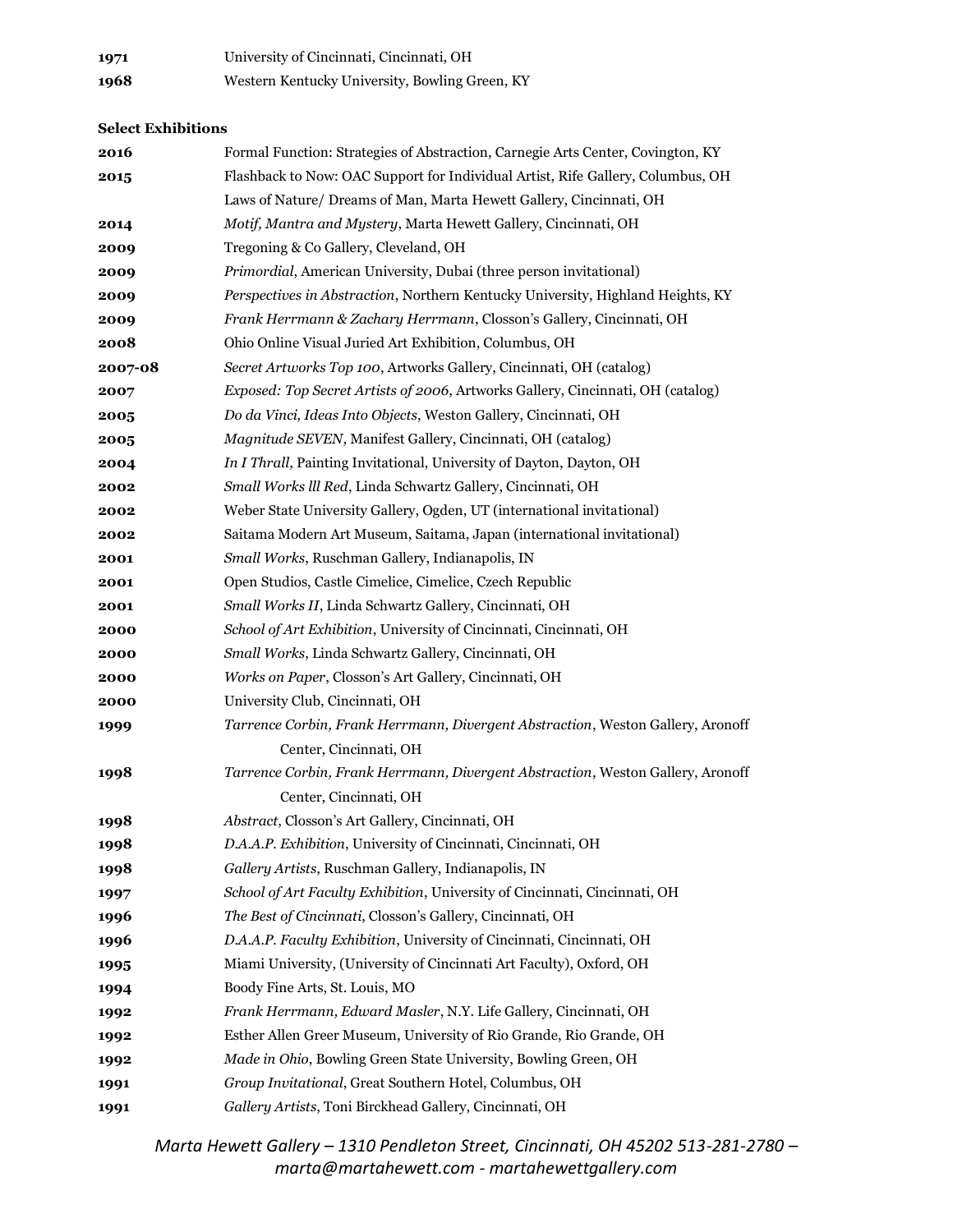| 1991 | Arts Midwest N.E.A. Recipients, Dalh Fine Arts Center, Rapid City, SD                        |
|------|----------------------------------------------------------------------------------------------|
| 1991 | Cincinnati Corporate Collections, Contemporary Art Center, Cincinnati, OH                    |
| 1990 | Gallery Artists, Toni Birckhead Gallery, Cincinnati, OH                                      |
| 1989 | Designs and Desires, Tangeman Fine Arts Gallery, University of Cincinnati, Cincinnati, OH    |
| 1989 | Gallery Artists, Henri Gallery, Washington, D.C.                                             |
| 1988 | Cincinnati Yesterday and Today, Tangeman Fine Arts Gallery, University of Cincinnati,        |
|      | Cincinnati, OH                                                                               |
| 1987 | Expression Invitational, University of Kentucky, Lexington, KY                               |
| 1987 | U. C. Faculty Invitational, University of Kentucky, Lexington, KY                            |
| 1987 | United States Department of State, American Embassy, Accra, Ghana                            |
| 1987 | Gallery Artists, Henri Gallery, Washington, D.C.                                             |
| 1987 | Gallery Artists, Fine Art Co., Cleveland, OH                                                 |
| 1986 | Ohio Selection '86, Curated by John Moore, Cleveland Center for Contemporary Art,            |
|      | Cleveland, OH                                                                                |
| 1986 | Alumni Invitational, Western Kentucky University, Bowling Green, KY                          |
| 1985 | Summerfair Six, Curated by Sarah Rogers, Contemporary Art Center, Cincinnati, OH             |
| 1985 | Gallery Artists, Henri Gallery, Washington, D.C.                                             |
| 1985 | Gallery Artists, Toni Birckhead Gallery, Cincinnati, OH                                      |
| 1985 | Group Exhibition, Belmont Gallery, Columbus, OH                                              |
| 1984 | Nonobjective, three person exhibition curated by Lance Kinz and Susan Reynolds,              |
|      | Nationwide Art Gallery, Columbus, OH                                                         |
| 1984 | Paintings, Henri Gallery, Washington D.C.                                                    |
| 1984 | Invitational Drawing Exhibition, Contemporary Arts Center, Cincinnati, OH                    |
| 1983 | Nornberg Gallery, St. Louis, MO                                                              |
| 1983 | New Directions, Tangeman Gallery, University of Cincinnati, Cincinnati, OH                   |
| 1983 | A Regional Show, Kathleen Meyer Gallery, Louisville, KY                                      |
| 1983 | Gallery Artists, Toni Birckhead Gallery, Cincinnati, OH                                      |
| 1983 | Gallery Artists, Henri Gallery, Washington, D.C.                                             |
| 1983 | New Directions / Color Explosion, Tangeman Gallery, University of Cincinnati, Cincinnati, OH |
| 1981 | Cincinnati Abstract, C.A.G.E. Gallery, Cincinnati, OH                                        |
| 1981 | Gallery Artists, Toni Birckhead Gallery, Cincinnati, OH                                      |
| 1980 | Whitewater Annual, Richmond, IN                                                              |
| 1980 | Painting Invitational, Murray State University, Murray, KY                                   |
| 1979 | Drawing Invitational, Wilmington College, Wilmington, OH                                     |
| 1979 | Circulating Gallery, Dayton Art Institute, Dayton, OH                                        |
| 1979 | Strategies of the 80's, Contemporary Art Center, Cincinnati, OH                              |
| 1979 | Mid America Art Exhibition, juror: Thomas Armstrong of the Whitney Museum of                 |
|      | American Art, Owensboro Museum, Owensboro, KY                                                |
| 1978 | Two Person Show, Findlay College, Findlay, OH                                                |
| 1978 | Sign of the Times, Cincinnati, OH                                                            |
| 1978 | Eight State Painting Annual, J.B. Speed Museum, Louisville, KY                               |
| 1978 | Arts Consortium, Cincinnati, OH                                                              |
| 1977 | Three Person Show, WCET 48, Cincinnati, OH                                                   |
| 1977 | Invitational, Dayton Art Institute, Dayton, OH                                               |
| 1976 | Invitational Drawing Exhibition, University of Akron, Akron, OH                              |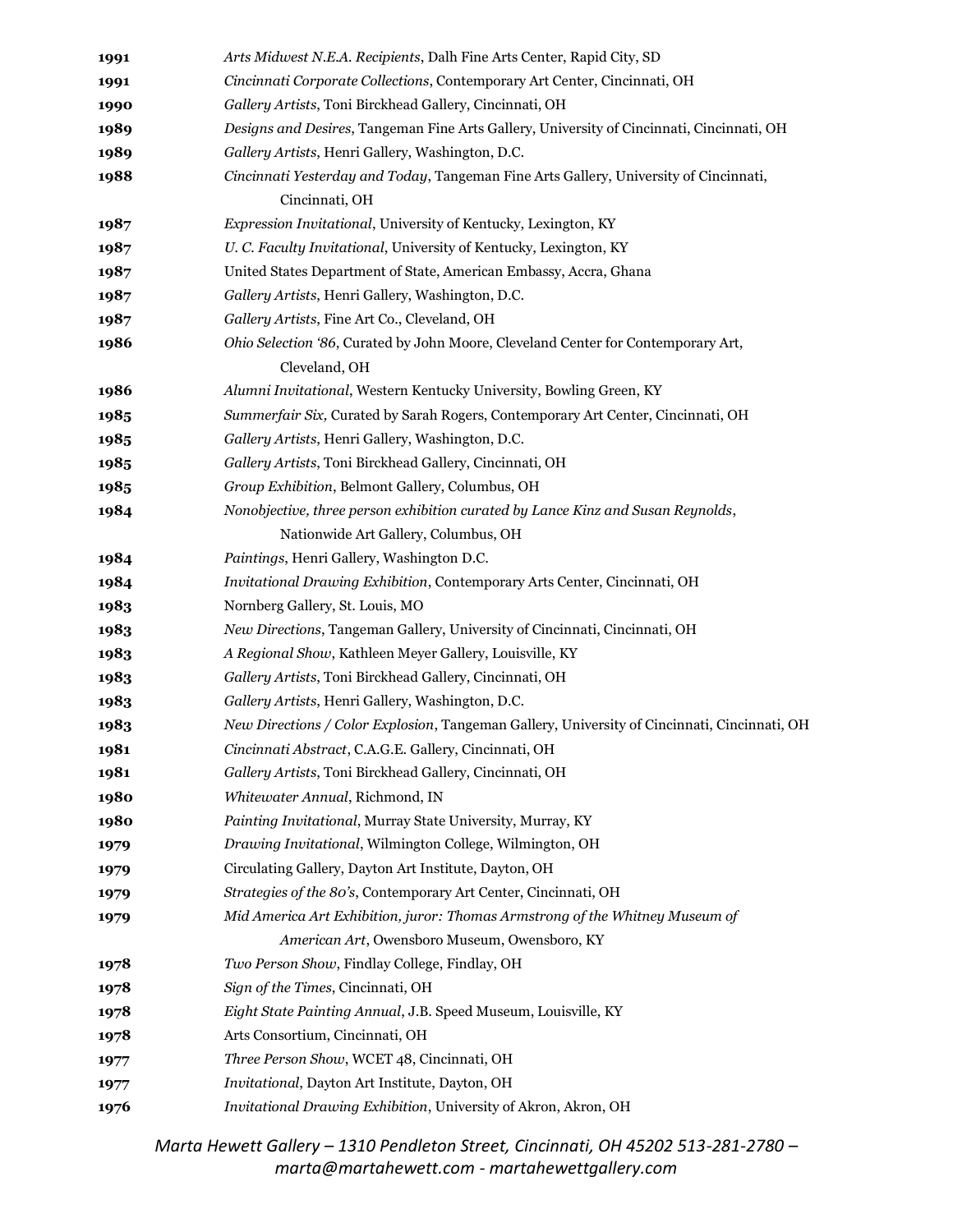| 1976 | Tampa Bay Art Center, Tampa, FL                                                           |
|------|-------------------------------------------------------------------------------------------|
| 1976 | Trend House Gallery, Tampa, FL                                                            |
| 1976 | Peach Tree Center, Atlanta, GA                                                            |
| 1976 | Contemporary Art Center, Cincinnati, OH                                                   |
| 1975 | Art Consortium, Cincinnati, OH                                                            |
| 1974 | <i>Cincinnati Print and Drawing Invitational, Cincinnati Art Museum, Cincinnati, OH</i>   |
| 1973 | Western Michigan University, Kalamazoo, MI                                                |
| 1973 | Michigan Academy of Arts and Letters Invitational, University of Michigan, Ann Arbor, MI  |
| 1973 | Eighth Biennial Michigan Art Competition, (second), South Bend Art Center, South Bend, IN |
| 1972 | Preview 73, 1st place, Painting reproduced in catalog, Cincinnati, OH                     |
| 1972 | Baldwin Piano Gallery, Curated by Contemporary Art Center, Cincinnati, OH                 |
| 1972 | Faculty Exhibition, Western Michigan University, Kalamazoo, MI                            |
| 1971 | Miami University, Oxford, OH                                                              |
| 1971 | Showcase 71, Cincinnati, OH                                                               |
| 1971 | University of Cincinnati, Cincinnati, OH                                                  |
| 1971 | Federal Building, Cincinnati, OH                                                          |
| 1971 | Viewpoint 71, 1st prize in painting, Cincinnati, OH                                       |
| 1970 | Miami University, Oxford, OH                                                              |

#### **Collections**

Grand Rapids Art Museum, Grand Rapids, MI Foundation and Center for Contemporary Art, Prague, Czech Republic A.T.&T., Cincinnati, OH Scripts-Howard, Cincinnati, OH Chase Manhattan Bank, New York, NY City of Cincinnati Health Service, Cincinnati, OH Drackett Company, Cincinnati, OH Saks Fifth Avenue, New York, NY ARCO, Columbus, OH Christian R. Holmes Hospital, Cincinnati, OH University of Cincinnati, Cincinnati, OH Western Kentucky University, Bowling Green, KY Cincinnati Bell Telephone Company, Cincinnati, OH Federated Department Stores Corporate Office, Cincinnati, OH Marsh McClennan Inc., Cincinnati, OH Trend Publications, Tampa, FL The Beck Group, Cincinnati, OH Central Trust Bank, Cincinnati, OH American General Insurance Company, St. Louis, MO Adams Landing Inc., Cincinnati, OH H.S.D.S., Pittsburgh, PA M.P.I., Washington, D.C. Gem Mark Inc., St. Louis, MO SAFECO Corp., Cincinnati, OH